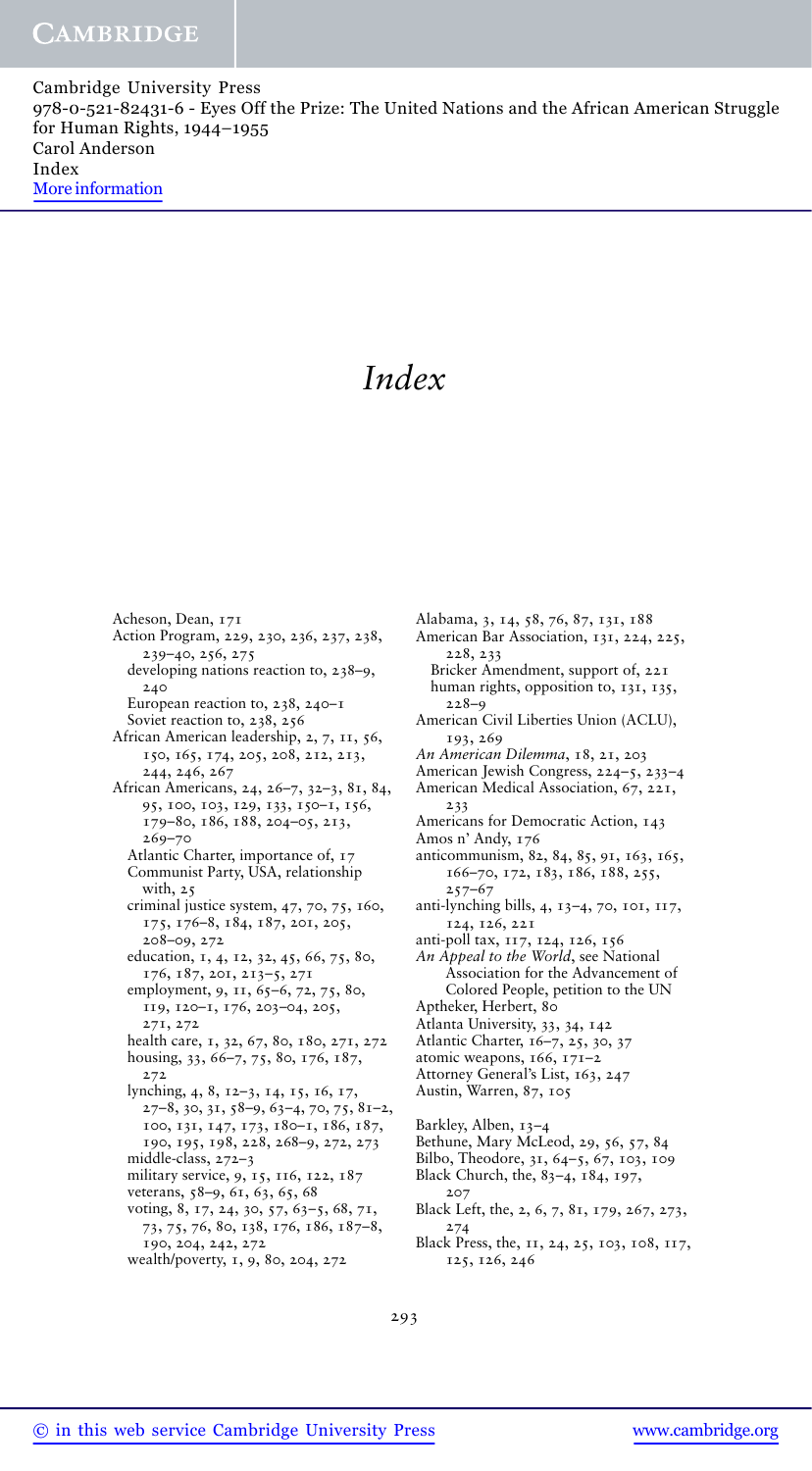Cambridge University Press 978-0-521-82431-6 - Eyes Off the Prize: The United Nations and the African American Struggle for Human Rights, 1944–1955 Carol Anderson Index More information

### 294 *Index*

Bricker Amendment, 220, 250–4, 255 civil rights, impact on, 225, 235, 254, 274 human rights treaties, impact on, 6, 225, 227–9, 230, 234, 248–9, 254,  $255 - 6$ opposition to, 224–5, 230, 231–5,  $251 - 2$ presidential power, impact on, 6, 220, 226, 227, 250, 255–6 state legislatures' role in international affairs, proposed, 220, 234, 235, 251 support for, 220–4, 226, 230–1 "which clause," 233–4, 250–1 Bricker, John W., 218, 250–1 human rights treaties, views on, 218, 220, 222 Britain, 16, 17, 22, 35, 76, 99, 101, 148 colonialism, views on, 16, 30, 35, 36–7, 53, 85 human rights, views on, 37, 96, 148 Browder, Earl, 20 *Brown v Topeka Board of Education*, 214–5, 267–8, 269–70, 271, 273, 274 Brownell, Herbert, 250 Bunche, Ralph, 53, 192, 194 Communist sympathizer, allegations of being, 256, 258–61 NAACP, relationship with, 17-8, 54, 93 National Negro Congress, relationship with, 20, 21–2 Yergan, Max, relationship with, 22, 52, 161, 260 Byrnes, James, 55, 69–72 Eisenhower, Dwight, relationship with, 212, 213, 242 school integration, opposition to, 213–5, 241–3, 268 UN delegate appointment, opposition to, 241–3, 247 UN delegate appointment, support for, 243–4, 247–8 Cannon, Poppy, 157–8 Carey, Archibald, Jr., 248 Carter, Robert, 96, 101 Cassin, Rene, 77, 98 Cayton, Revels, 81, 92 Chamber of Commerce, 26, 221 China, 35, 37, 53, 98, 128, 139 Churchill, Winston, 16, 25 Cicero, Illinois, 187, 247 civil rights Americanism, as symbol of, 6, 169, 273 limits of, 1–2, 6, 7, 136–7, 151, 269–70, 273–4

Soviet propaganda, as, 72, 76, 105, 108–09, 111–2, 160, 175, 182, 186, 188, 197, 203, 205, 227, 229, 243, 261, 263 un-American, as, 72, 81, 85, 244, 248, 254, 256, 261 whites' views on, 12, 27 Civil Rights Congress, 60, 91, 92 African American aversion to, 183–4, 206, 207–08 black equality, commitment to, 167, 182, 186, 207–09 Communist Party, USA, relationship with, 91, 166–7, 182, 183, 185–6, 206, 207, 208–09, 265, 274 *Genocide* petition to the UN, See *We Charge Genocide* Moore, Harry and Harriet murders of, response to, 199–200, 207 NAACP, relationship with, 60, 168-70, 186, 208 organizational difficulties, 183, 206–07, 265, 266 organized labor, 183, 184, 207–08 prosecution of, governmental, 261,  $265 - 7$ Civil Rights Mobilization, 168–70 Civil Rights Movement, 1, 7, 151, 269–70, 271, 272, 273, 276 Clark, Tom, 61–2, 100, 108, 163 Clifford, Clark, 113–6, 118, 125 Cold War, 43, 51, 71, 93, 98–9, 113, 139, 166, 171–2 civil rights/human rights, effect on, 3, 5, 6, 7, 73, 98, 108–09, 111–2, 145–6, 165, 209, 248, 269, 276 colonialism, 29, 30, 33–4, 35, 38–9, 43, 50, 53–5, 71, 129, 145, 146 Columbia, Tennessee, 58–9 Commission on Human Rights, See United Nations, Commission on Human Rights Communist Party, USA, 91, 160, 204–05 Civil Rights Congress, relationship with, 91, 183, 185, 194, 207–09, 265, 274 Council on African Affairs, alleged relationship with, 161–3, 164, 188–9, 261–3, 274 NAACP, problems with, 6, 19, 167-70 National Negro Congress, relationship with, 20, 83, 85, 91–2 prosecution of, government's, 166, 183, 206, 265 Wallace, Henry, support of, 114 World War II, views on, 23–4, 25, 183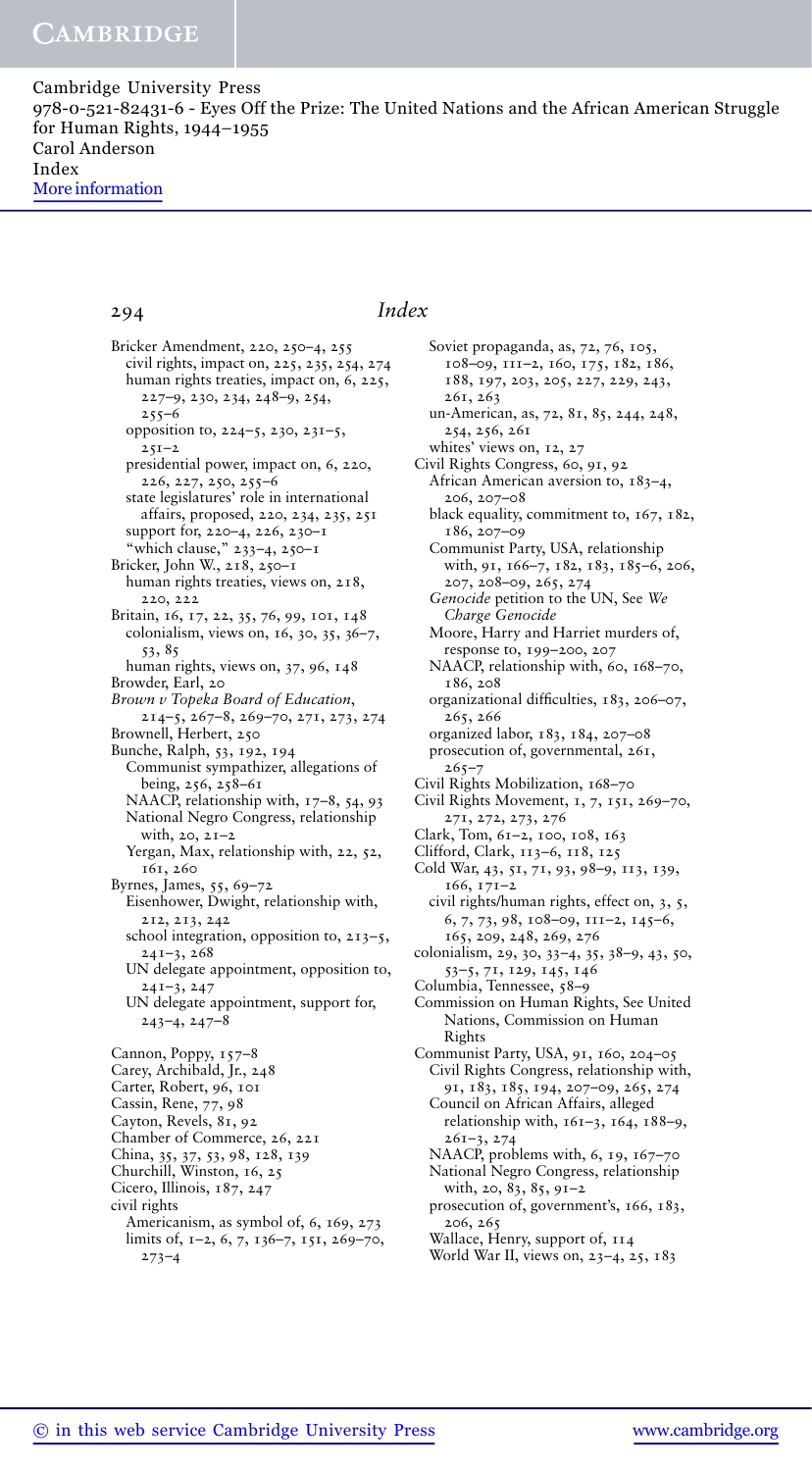Cambridge University Press 978-0-521-82431-6 - Eyes Off the Prize: The United Nations and the African American Struggle for Human Rights, 1944–1955 Carol Anderson Index More information

### Congress of Industrial Organizations  $(CIO)$ , 82, 85, 90, 168 Connally, Tom, 3, 31–2, 41–2, 44, 45, 46, 70, 87–8, 180 Convention on the Abolition of Slavery, 229 Convention on the Political Rights of Women, 229, 230 Council on African Affairs, 30, 38, 51, 113, 145, 154, 188 Communist Party, USA, alleged relationship with, 161–3, 164, 188–9, 261–3, 274 organizational difficulties, 263–4 power struggle for, 163–5 prosecution of, federal government's, 163, 165, 261–3, 264–5 Soviet Union, views on, 39, 51 Covenants on Human Rights, 4, 130, 136–7, 150–1, 200, 238, 256 communistic, as, 216–7, 221–2, 254 neutralize, efforts to, 4, 6, 200–01, 221, 225, 227–9, 275 federal-state clause, 4, 137, 200, 201, 221, 275 criminal justice system, discrimination in, See Southern Justice Dale, Thelma, 82, 92 Daniels, Jonathan, 76, 107, 108–12, 146, 155 Daughters of the American Revolution (DAR), 216, 220, 233 Davis, Benjamin, 184 Davis, John P., 20, 21, 23, 82, 259, 260-1 Dean, William H., Jr., 136, 138, 151 Declaration of Human Rights, 77, 96, 105, 111, 113, 130, 131–2, 136–7, 148, 150–2, 235, 243 socialistic, as, 216, 218, 222, 237 Delaney, Hubert, 187–8 Democratic National Convention (1948), 123–4 Democratic party, 21, 113–5, 123–4, 199, 210–1, 213, 267–8 Department of Justice, see Justice Department Depression, the, 10, 18, 21, 183 Detroit race riot (1943), 27 Dewey, Thomas, 113, 119 Diallo, Amadou, 272 Dickerson, Earl B., 24–5, 30, 94 Diggs, Irene, 34 discrimination against foreign diplomats, 89, 106, 110, 181

### *Index* 295

Dixiecrats, 4, 124–5, 137, 199, 201, 203, 212, 215–6 domestic jurisdiction clause, 47, 48–50, 52, 57, 77, 82, 86–8, 95, 97, 101, 108, 110, 133, 194, 222, 224 Double "V", 15, 25, 91 Du Bois, William Edward Burghardt, 33, 71, 136, 160 Atlanta University, 33, 34, 142 Civil Rights Congress, relationship with, 182, 193, 194 Council on African Affairs, relationship with, 154, 162, 163 Covenant on Human Rights, views on, 130, 140, 151 Declaration of Human Rights, 105, 130, 140, 151 Dumbarton Oaks, views on, 38, 39 NAACP, relationship with, 32–3, 126–9, 173, 174 NAACP, firing from, 141–7, 153–4 NAACP petition to UN, role in, 93–6, 101–08, 130, 140, 153 Justice Department, prosecution of, 171–4 Roosevelt, Eleanor, relationship with, 102, 104, 112, 118, 130, 140, 141 Truman, Harry, views on, 127, 139, 140, 141, 153 UNCIO, participation in, 39, 41, 42–3, 49, 50–1, 55, 145 United Nations, views on, 38, 93–4, 101, 103, 141, 171 Wallace, Henry, support of, 126–9 White, Walter, relationship with, 32–3, 103, 104, 118, 128–9, 141–3, 150–1, 153, 173 Dulles, John Foster, 6, 16, 37–8, 230–1, 243, 258, 259 Bricker Amendment, response to, 223–4, 226, 228, 229–32, 237, 249, 250 domestic jurisdiction clause, 48–50, 87 Genocide Convention, views on, 228–9, 248–9 human rights, views on, 6, 46, 49, 87, 130, 131, 228–9, 230, 232, 236 Dumbarton Oaks, 35–9, 46, 53 colonialism, 35–6 human rights, 37 Dunjee, Roscoe, 11, 94, 255 Eastland, James O., 16, 156, 258 Eisenhower, Dwight David, 6, 115, 230–1 Bricker Amendment, response to, 221, 226, 228, 229, 236, 250–1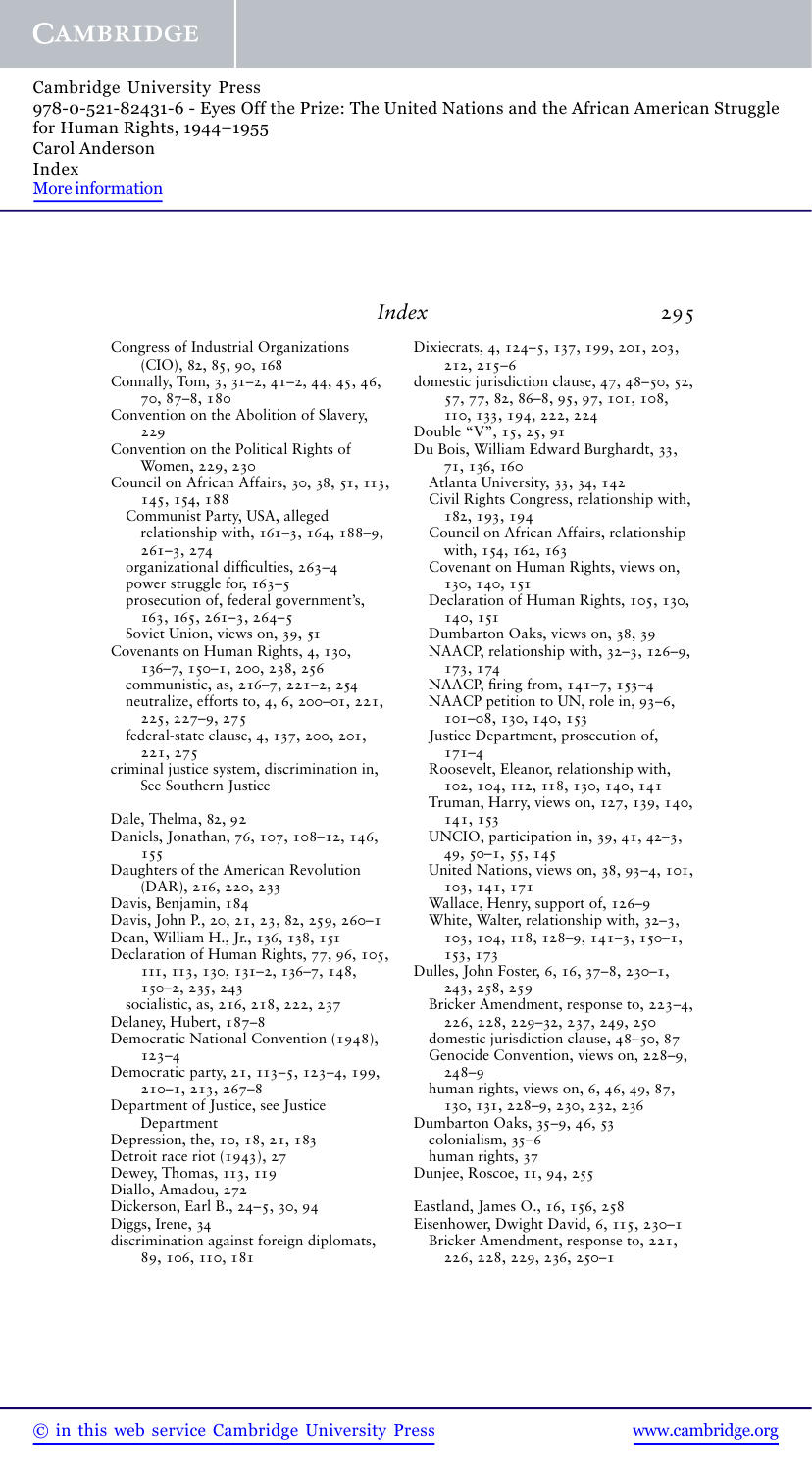Cambridge University Press 978-0-521-82431-6 - Eyes Off the Prize: The United Nations and the African American Struggle for Human Rights, 1944–1955 Carol Anderson Index More information

### 296 *Index*

Eisenhower, Dwight David (*cont.*) *Brown* decision, views on, 267-8 Byrnes, James, relationship with, 214–5, 242, 247–8 civil rights, views on, 3, 211, 214–5, 227, 251, 267 human rights, views on, 6, 215, 232, 236 Till, Emmett, response to lynching of, 269 United Nations, views on, 215, 227 equality, 1, 2, 3, 5, 8, 9, 12, 16, 21, 24, 25, 31–2, 37, 45, 55, 64, 151, 155, 167, 186, 204, 206, 208, 211, 216, 247, 254, 256, 267, 269 social equality, 2, 9, 27, 29, 155 symbolic equality, 3 executive orders, 3, 147 federal government, desegregate, 116, 117, 118, 119, 125 military, desegregate, 116, 117, 118, 125 Fair Employment Practices Committee, 11 fn21, 66, 75, 124, 126, 156, 187 Fast, Howard, 179 Federal Bureau of Investigation (FBI), 52, 62, 81, 83, 85, 197, 261, 262 Federal Housing Administration (FHA), 66, 68, 205, 272–3 Field, Frederick Vanderbilt, 265 filibuster, 14, 31, 156, 158, 187, 235 First World War, See WWI Florida, 13, 14, 176–7, 195–7, 206 Foster, William Z., 182 Four Freedoms, 16, 17, 25, 30 Genocide Convention, 180, 249, 254, 256 opposition to, 217, 218, 220, 221, 225,  $228-9, 248-50$ George, Walter, 180, 252–3, 275 Georgia, 4, 16, 47, 59–60, 62–4, 68, 80, 160, 186, 190, 268 Graham, Shirley, 143, 153–4, 174, 194 Greek Civil War, 85, 99–100, 128 Greenburg, Jack, 168 Groveland, Florida, 176–8, 187, 195, 204, 205, 209 Harrington, Oliver, 15-6, 101, 103 Hastie, William, 16, 26, 30, 125–6, 158 Hendrick, James, 132–3, 134, 135, 237 Hennings, Thomas, 234, 252, 253 Holman, Frank, 218 African Americans, views on, 223

Bricker Amendment, support of, 220, 222–4, 251 human rights treaties, views on, 218–20,  $222 - 4$ United Nations, views on, 218, 222 Holocaust, 2, 4, 30, 36, 46, 49, 63, 74, 228, 273 Nuremburg, 63, 74, 77, 95 House Un-American Activities Committee (HUAC), 168, 170, 173 human rights, 36, 96, 131 African Americans, importance to, 1–2, 6–7, 57, 89, 133, 136–7, 138–9, 146–7, 150–2, 225, 233, 254, 273 Bricker Amendment's effect on, 6, 225, 227–9, 230, 234, 248–9, 254, 255–6 Cold War battlefield, as, 4, 73–4, 76, 88, 108–11, 130–1, 134–5, 140, 147–9, 160, 189–90, 194, 201, 227, 229, 236, 276 communistic, as, 5, 6, 7, 81, 111–2, 135, 216–9, 221–2, 230, 231, 254–6, 261, 273 enforcement of, 36–7, 77, 96–7, 105, 137 Hungary, Rumania, and Bulgaria, violations in, 108, 189–91, 194 petition UN, right to, 78, 96, 111 political/civil vs. economic/social rights, 5, 46, 49–50, 73, 134–6, 137, 200, 201, 275 South's influence on U.S. position, 3–4, 31, 36, 41–2, 44, 45, 46, 48, 50, 71–2, 73, 74, 87–8, 130–2, 137–8, 180, 200–01, 228, 235, 236, 248, 253, 255, 276 Soviet opposition to, 36–7, 46, 48, 97, 98, 108, 110, 194 U.S. opposition to, 36–7, 42, 48–9, 131–6, 137–8, 229–30, 236, 274 Humphrey, Hubert, 124, 267–8 Humphrey, John, 101, 102, 103–04, 105, 134 Hunton, Alphaeus, 146, 163, 261-5 immigration laws, 46, 49, 78, 89, 223 India, 86–8, 102, 134, 238–9 Ingram, Rosa Lee, 160, 175, 184 International Bill of Human Rights, See Declaration of Human Rights Irvin, Walter, 177–8, 195–6 Japanese, 16, 35, 46, 65, 89

Jemison, D.V., 207 Jews, 25, 31, 46, 102–03, 106, 114, 123, 195, 198, 224–5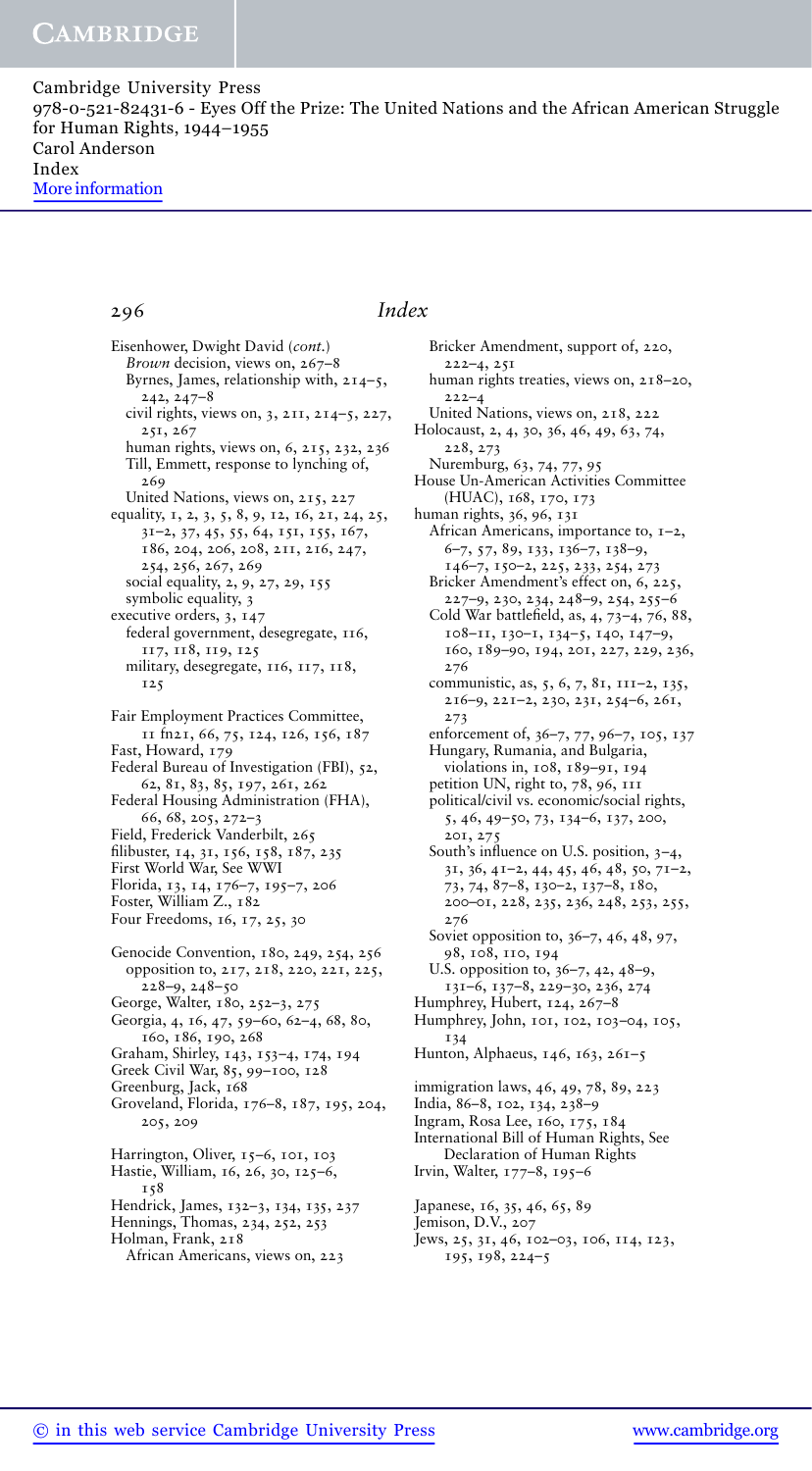Cambridge University Press 978-0-521-82431-6 - Eyes Off the Prize: The United Nations and the African American Struggle for Human Rights, 1944–1955 Carol Anderson Index More information

### *Index* 297

Jim Crow, 3, 8, 11, 19, 32, 36, 46, 58, 75–6, 105–06, 151, 181, 201, 203, 213–5, 245, 267, 275 Johnson, Oakely, 179 Justice Department, 3, 61, 62, 108, 160, 163, 166, 195, 205 Communist Party, USA, prosecution of, 166, 183, 206, 265 Du Bois, W.E.B., prosecution of, 171, 172–3, 194 lynching, inability to prosecute for, 13, 61–3, 81–2, 96, 100, 108, 173, 108, 195–9 Kennan, George, 132 King, Martin Luther, Jr., 1, 276 Konvitz, Milton, 94 Korean War, 166, 186, 196, 226 legal lynching, See Southern Justice Lehman, Herbert, 250, 267 Lemkin, Ralph, 228 Lewis, Alfred Baker, 158-9 Lie, Trygve, 101, 106, 258 Little Rock, Arkansas (1957), 251 Lochard, Metz, 51, 84 Lodge, Henry Cabot, 248–50 Logan, Rayford, 15, 30, 34, 55, 94, 95, 138, 152, 163, 192, 255 Lord, Mary Pillsbury, 236–8, 275 Louima, Abner, 272 Louisiana, 16, 58, 81, 268 Lovett, Robert, 72–3, 132, 133 Loyalty Program, 167, 255, 259 Lynching, 4, 8, 12–3, 14, 15, 16, 17, 27–8, 30, 58–9, 63–4, 70, 81–2, 100, 131, 147, 173, 180–1, 186, 187, 190, 195, 198, 228, 268–9, 272, 273 Soviet propaganda, as 72, 105, 186, 203 Malcolm X, 58, 276 Mallard, Robert, 190, 205 March on Washington Movement, 11, 24 Marshall, George, 136 Marshall Plan, 108, 142, 146 Marshall, Thurgood, 10, 14, 15, 62, 94, 109, 210, 273 Martinsville Seven, 169, 184 Massive Resistance, 214, 268 McCarran Act, 207, 208, 262 McCarthyism, 5, 7, 166, 174, 189, 255, 257, 266 McGee, Willie, 184, 209 McGrath, John, 156, 198 Metropolitan Life Insurance Company, 106

MINDIS, See United Nations, Subcommission on the Prevention of Discrimination and Protection of **Minorities** Ming, Robert, Jr., 95 minorities, protection of, 49, 74–6, 86–8, 110, 116 miscegenation, 64, 131, 157 Mississippi, 12, 14, 16, 64–5, 76, 80, 87, 103, 108, 124, 131, 156, 188, 235, 268–9 Missouri, 9, 12–3, 14, 15–6, 155 Mitchell, Clarence, 120, 212, 248, 268 Monroe, Georgia lynching, 59–64, 68, 72, 81, 160, 197, 268 Moore, Harry and Harriet, 195–9, 202, 203, 204, 207, 208 Morrow, Frederic, 269 Myrdal, Gunnar, 18, 203 Nash, Philleo, 10, 198 National Association for the Advancement of Colored People (NAACP), 2, 5, 17–8, 40, 70, 151, 178, 179 American organization, as an, 6, 254–5, 256 anticommunism, 93, 167–70, 173, 174, 189, 247, 255 anti-lynching campaign, 12, 13–4, 69, 187, 225 Board of Directors, 16, 17, 24, 25–7, 29, 34, 67, 85, 93, 94, 112, 125–6, 128, 130, 139, 141–5, 149, 153–4, 157–9, 170, 173, 235, 246 Bricker Amendment, opposition to, 225, 231, 235 Bunche, Ralph, 259–61 Byrnes, James, opposition to, 69–72, 241, 243 Civil Rights Congress, relationship with, 60, 186–8, 192–3, 197, 208 Cold War's effect on civil/human rights, 6, 111–2, 209 colonialism, views on, 39, 41, 43, 49, 51, 52–5, 56–7, 71, 129, 153, 159 Communist front, avoiding label of, 6, 167–70, 173, 247, 254–5 Communist-leaning, as, 243–4, 246–7 Communist Party, USA, relationship with, 6, 19–20, 56, 60, 160 court-based strategy as pathway to equality, 6, 21, 210, 254–5, 256, 266, 267 Covenant on Human Rights, views on, 130, 136–9, 149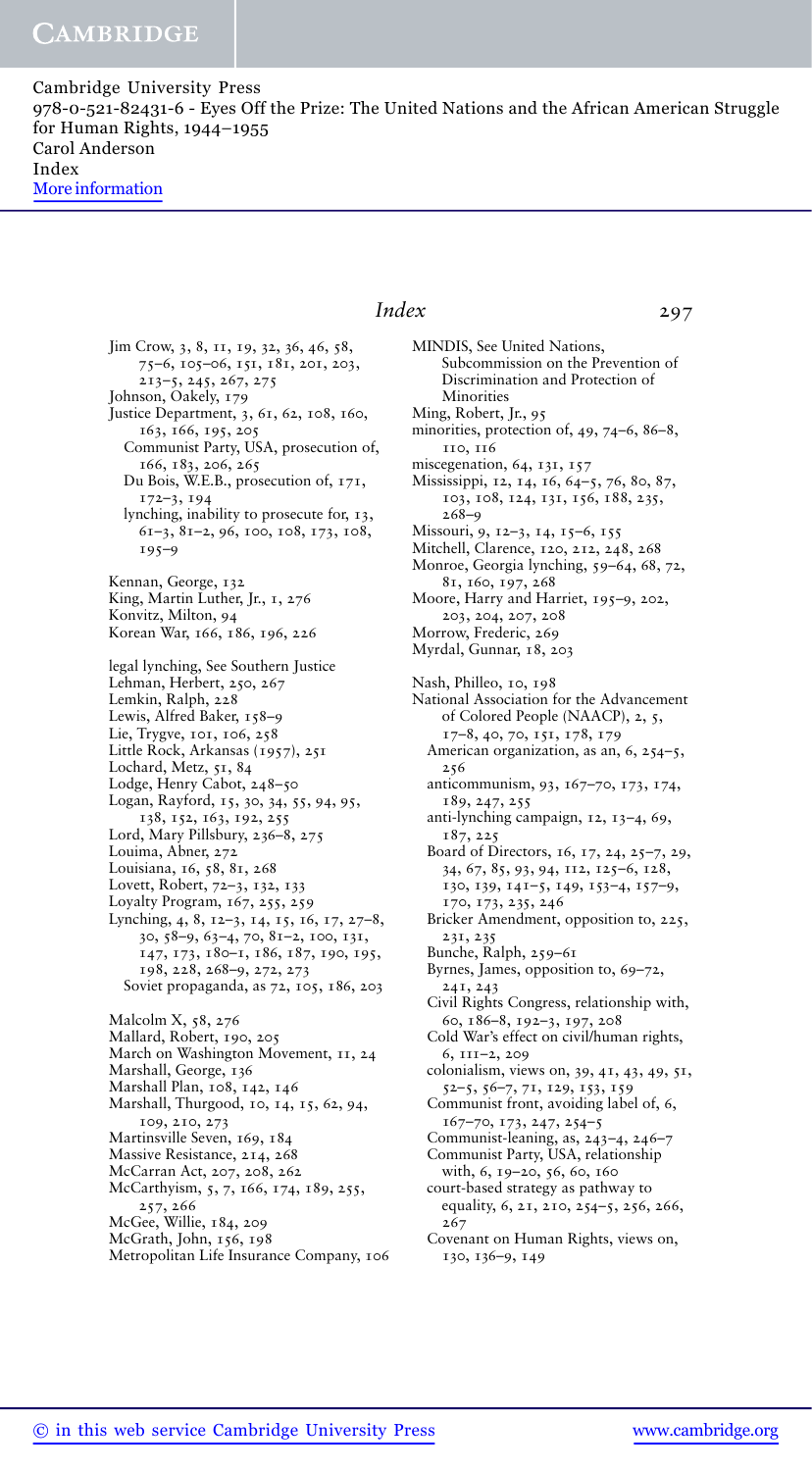Cambridge University Press 978-0-521-82431-6 - Eyes Off the Prize: The United Nations and the African American Struggle for Human Rights, 1944–1955 Carol Anderson Index More information

### 298 *Index*

National Association for the Advancement of Colored People (NAACP) (*cont.*) *Crisis*, 32 critique of, 18, 144–7, 174–5, 209, 246–7 Declaration of Human Rights, views on, 130, 136–9, 149 diaspora representative, as, 27, 29, 34–5, 39–40, 41, 43 Du Bois, W.E.B., relationship with, 32–4, 126–9, 139, 142–4, 153–4 Du Bois, W.E.B., reaction to Justice Department prosecution of, 173–4 economic rights, views on, 18–9, 21, 26, 30, 273 Eisenhower, Dwight, views on, 212–3 financial difficulties, 142, 153, 159 human rights, 2, 18, 26, 30, 72, 112, 136, 143, 150, 152, 273 March on Washington Movement, 11 Moore, Harry and Harriet murders of, response to, 197–8 National Negro Congress, relationship with, 20, 23, 51–2, 56, 82, 273 outlaw, attempts to, 268 petition to UN, 92–6, 101–12, 130, 133, 140, 141, 146–9, 151, 179–80, 187, 192, 223, 256, 273 postwar planning, 26, 29, 32 presidential election (1948), 125–6, 144–5, 155–7 presidential election (1952), 210–3 school integration, efforts for, 12, 187, 214, 256, 267 Southern Democrats, opposition to, 24–5, 31–2, 69–71, 210–1 Southern Justice, 70, 160, 177 Truman, Harry, support of, 120, 122, 125–6, 145, 154–7, 175, 197, 210 UNCIO, 39, 40, 41–3, 49, 52–5, 95, 145, 273 United Nations, views on, 39, 138 Wallace, Henry, opposition to, 120 White, Walter, reaction to marriage of, 157–9, 170 National Association of Manufacturers, 40, 221 National Baptist Convention, 197, 207 National Lawyers Guild, 94, 225 National Negro Congress, 20, 21, 52 Communist Party, USA, relationship with, 20, 21, 25, 83, 85, 91–2, 259, 274 economic rights, views on, 21

NAACP, relationship with, 21, 23, 51-2, 82 organizational difficulties, 82–5, 90–2 petition to UN, 79–2, 83, 85, 88–90, 92, 133, 179, 223 World War II, response to, 22, 25 Native Americans, 41, 46, 75 Nazi-Soviet Non-Aggression Pact, 22 Naziism and Jim Crow, comparison of, 9, 14, 15–6, 24–5, 31, 62–3, 65, 68, 184 Negro Problem, the, 3, 72, 74, 87, 89, 148, 149, 191 Niles, David, 155, 156 Nixon, Richard, 228 Oatis, William, 191 Pasvolsky, Leo, 39, 46, 48, 50 Patterson, William, 179–81, 270 Communist Party, USA, relationship with, 182, 183, 185, 206–09 Genocide petition to the UN, 182–6, 194–5, 197, 202, 207 NAACP, relationship with, 168-9, 192–3, 208, 210 prosecution of by Justice Department, 186, 199, 200, 202, 265–6 Peace Information Center, 172, 174 peace offensive, 171–4 Pegler, Westbrook, 188–9 peonage, 46, 187, 204 Perry, Leslie S., 69, 95, 121 Perry, Marian Wynn, 102, 137 *Plessy v. Ferguson*, 12, 214–5, 267 poll tax, 8, 16, 17, 24, 117, 128, 190, 204, 242 Prattis, Percival, 16, 174 President's Committee on Civil Rights, 3, 68–9, 101, 124 *To Secure These Rights*, report of, 103, 107, 109, 110, 117, 121, 122, 125, 147, 153, 179 human rights, effect on, 147–8 presidential election (1948), 119 black vote, importance of, 113, 114, 115–8, 122, 123, 125, 154–5 civil rights, 115, 116–7, 119, 120, 121–3, 124, 155, 168 Democratic party fracturing, 113–5, 123–4, 199, 210–1 executive orders, influence on, 116–8, 122, 124, 125 Republican party, 113, 114 South, the, 114, 115, 116, 118, 122, 124–5, 155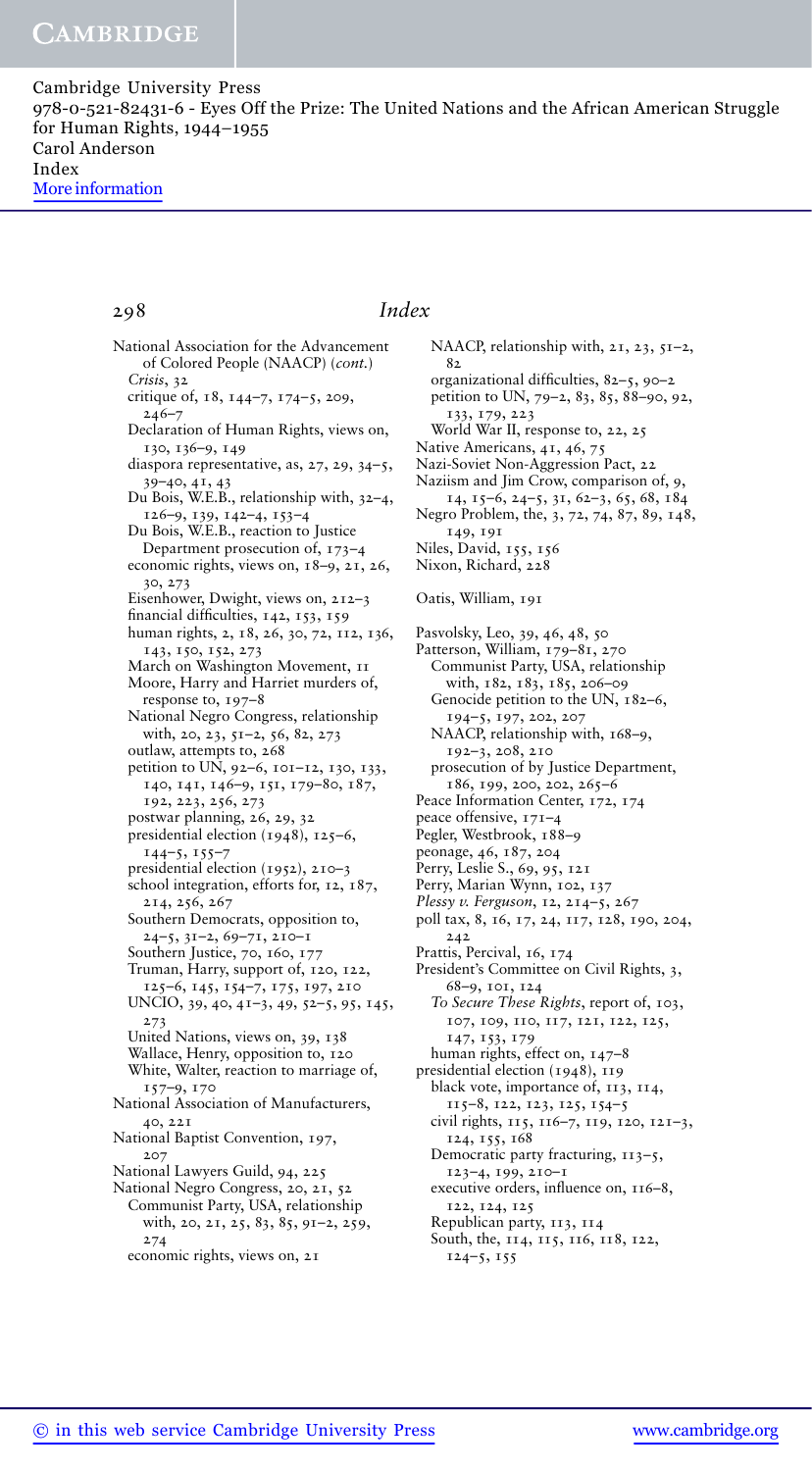Cambridge University Press 978-0-521-82431-6 - Eyes Off the Prize: The United Nations and the African American Struggle for Human Rights, 1944–1955 Carol Anderson Index More information

### *Index* 299

presidential election (1952), 209–11, 213, 234, 242, 248 Progressive party, 114, 127, 128, 142, 143, 145, 164 Randolph, A. Philip, 8, 11, 14, 20, 21, 22, 82, 116 Rankin, John, 124 rape, 9, 31, 70–1, 176–7 Reconstruction, 18, 30, 65, 124, 205, 212, 276 red-baiting, 111–2, 114, 160, 163, 169, 243–4, 245–6 Red Cross, 15 Republican party, 21, 113, 115, 123, 211, 213 Bricker Amendment, support of, 221, 226, 251 human rights, opposition to, 135, 216 Southern Democrats, relationship with, 5, 121, 212–3, 221 Reuther, Walter, 29, 100 Robeson, Paul, 30, 38–9, 71, 154, 263–4 Civil Rights Congress *Genocide* petition, role in, 182, 193–4 Wallace, Henry relationship with, 127, 154 World Peace Congress speech, 161 Yergan, Max, relationship with, 163-5, 261 Robinson, Jackie, 161 Roosevelt, Eleanor, 2, 4, 5, 114, 155 Bricker Amendment, opposition to, 232–3 civil rights, limit of commitment to, 11, 87, 146, 201, 275 Civil Rights Congress *Genocide* petition, response to, 191, 200 Commission on Human Rights, 2, 3, 78, 96–8, 102, 134, 200, 201–02, 215, 236 Covenant on Human Rights, 4, 133, 151, 200, 201, 233 Declaration of Human Rights, 130, 131, 133, 136–7, 151, 152 Eisenhower, Dwight, views on, 215, 237 hatred of, 215–6, 226, 236–7 human rights, efforts to curtail, 131–2, 133–4, 151 March on Washington Movement, 11 NAACP, relationship with, 93, 109, 112, 118, 170, 206, 275 NAACP petition to the UN, response to, 102, 104, 107, 112, 130, 140, 146–7, 148, 275

National Negro Congress petition to UN, response to, 84–5 U.S. delegation to the UN, work with, 84–5, 87, 102, 104, 175 White, Walter, relationship with, 93, 102, 104, 107, 112, 148, 170, 175 Roosevelt, Franklin, 3, 11, 16, 17, 30, 31, 36, 123, 124, 155 Sampson, Edith, 192, 198, 203–06 San Francisco Conference, See UNCIO Sandifer, Durward, 74, 78, 97, 103–04, 237, 239, 240, 249 school integration, 12, 187, 213–5, 243, 256, 267 Scottsboro, 169, 183, 184 Second World War, See WWII Shepherd, Samuel, 177–8, 195–6, 204, 205 Sikeston, Missouri lynching, 12–3, 14,  $T5–6$ Smith Act, 166, 206, 207–08 Smith, "Cotton" Ed, 30–1 social equality, 2, 9, 27, 29, 155 South Africa, 3, 86–8, 111, 134, 159, 245, 261, 275 *apartheid* and Jim Crow, comparison of, 86–9 South Carolina, 14, 30–1, 58, 68, 69–71, 80, 100, 108, 131, 190, 212, 213–4, 235, 242, 268 Southern Democrats anti-lynching bill, opposition to, 4, 14, 31–2, 70, 253 Bricker Amendment, support of, 221, 253 civil rights legislation, resistance to, 16, 30–1, 63–4, 71, 114, 115, 116, 156, 212, 253 Genocide Convention, views on, 180, 221, 228, 253 human rights, effect on U.S. position regarding, 41–2, 44–5, 48, 49, 78, 131, 138, 180, 236, 248 human rights treaties, opposition to, 4, 31, 44–5, 135, 137, 216, 221, 228, 253 NAACP, views on, 31, 268 power of, 4, 14, 30–2, 36, 44, 69, 78, 107, 115, 137, 156–7, 165, 198–9, 210, 253, 276 presidential election (1948), 115, 122, 124 presidential election (1952), 210, 212 Southern Justice, 4, 46, 47, 70, 71, 160, 177–8, 181, 184, 187, 201, 209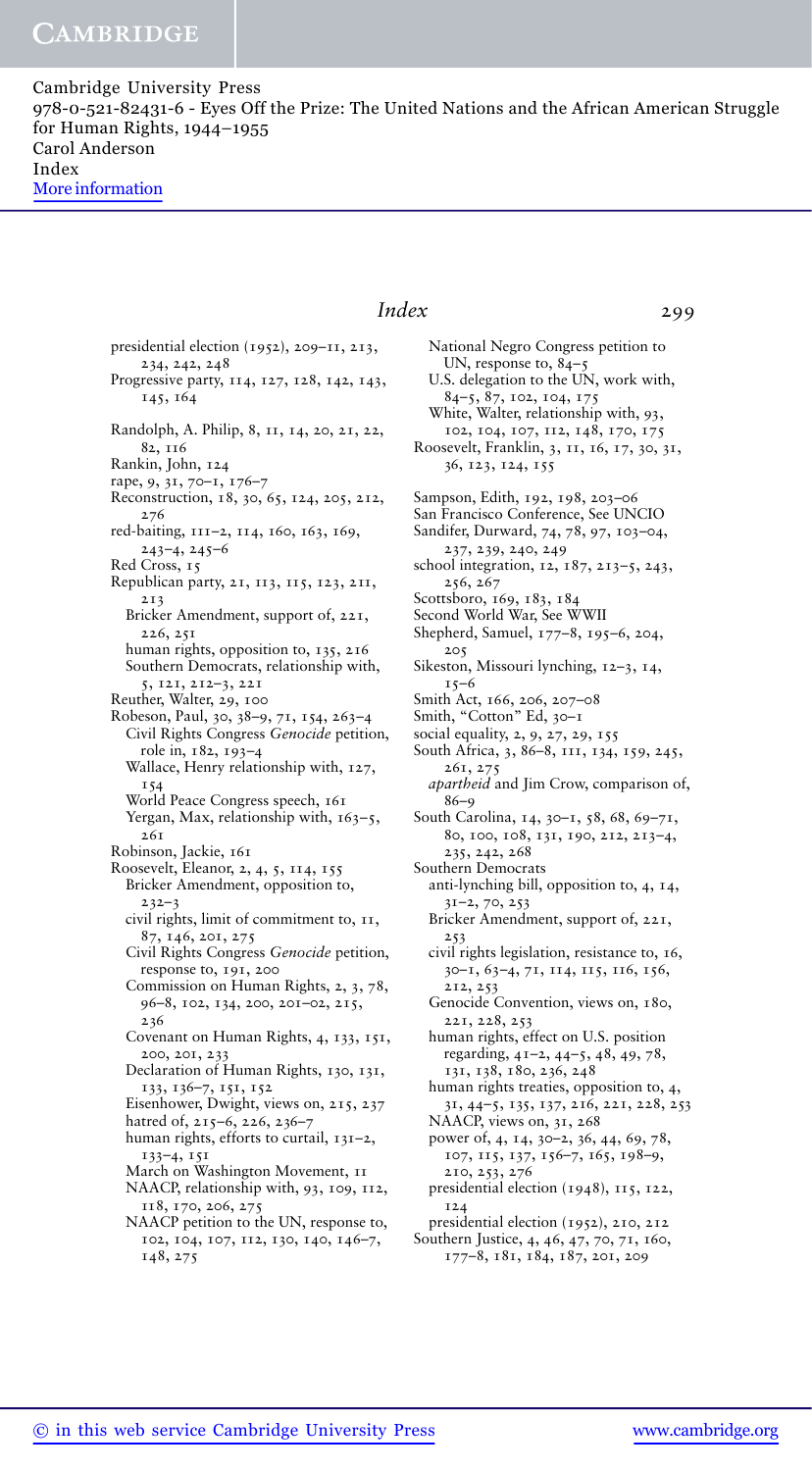Cambridge University Press 978-0-521-82431-6 - Eyes Off the Prize: The United Nations and the African American Struggle for Human Rights, 1944–1955 Carol Anderson Index More information

### 300 *Index*

Soviet Union, 22, 23, 30, 35, 38–9, 43, 70, 74, 76, 99, 110, 131, 166, 169, 189–90, 194, 218, 263 Action Program, views on, 238, 256 civil rights violations in the U.S., use of to embarrass, 108–11, 175, 178, 261 colonialism, views on, 36, 51, 53 Covenant on Human Rights, views on, 134–5, 201, 256 Declaration of Human Rights, views on, 131 economic and social rights, support for, 134–5, 201 human rights, views on, 36–7, 46, 48, 51, 88, 97, 98, 194, 201 Ingram, Rosa Lee petition to UN, 160 NAACP petition to UN, response to, 102, 108–11 National Negro Congress petition to UN, response to, 81–2, 110 peace offensive, relationship to, 171–4 Spingarn, Arthur, 34, 128, 144, 153 State Department, 27, 44–5, 72, 86, 99, 160, 175, 189–90, 275 Bricker Amendment, response to, 227–9, 236, 238–41, 248–50 Civil Rights Congress *Genocide* petition, response to, 186–7, 191–4, 195, 203, 205 Commission on Human rights, views on, 42, 48, 77–8 Declaration of Human Rights, views on, 132–6 Dumbarton Oaks, 35–7 Covenant on Human Rights, views on, 132–3, 135–6, 137–8, 200, 227–9, 232, 238–41, 256 economic and social rights, views on, 5, 46, 49, 72–3, 134–6, 200, 201 Genocide Convention, views on, 180,  $227-9, 248-50, 256$ human rights, views on, 36–7, 42, 45, 50, 55, 72–3, 78, 97, 131, 133, 134, 139, 190–1, 235–6, 240, 254–5 McCarthyist attacks on, 256–7 NAACP petition to UN, response to, 102, 103–05, 106–07, 133, 147–9, 150 National Negro Congress petition, response to, 85 peace offensive, reaction to, 171–2 petitioning the UN, views on, 78–9, 81, 97, 133 UN Subcommission on the Prevention of Discrimination and Protection of Minorities, 74–7, 201, 239 UNCIO, 40–1, 43–55

states' rights, 44–5, 88, 124, 125, 137, 151, 201, 214–5, 221, 253 Stennis, John, 156 Stettinius, Edward, 37, 39–41, 43, 48, 49, 52, 53, 54 Stockholm Peace Appeal, 171–2 Strong, Edward, 90, 92 Subversive Activities Control Board (SACB), 262, 263, 264–5, 266 Supreme Court of the United States, 71, 77, 147, 151, 177, 206, 214, 243, 254, 267 Taft-Hartley Act, 123, 208 Talmadge, Eugene, 63–4, 67 Tennessee, 14, 58–9 Texas, 3, 4, 31, 61–2, 131 Thurmond, Strom, 124 Till, Emmett, 268–9 Tobias, Channing, 17, 26–7, 69, 126, 136, 138, 173, 179 Communist-sympathizer, accusations of being, 188–9 Moore, Harry and Harriet, 197–8 State Department, support of, 178–9, 188, 191, 192–3, 194, 208 Trenton Six, 184 Truman Doctrine, 99–100, 104, 108 Truman, Harry, 2, 25, 55, 69, 155, 218, 230–1 civil rights, 2–3, 59, 61, 67–9, 115–9, 120, 121–2, 124, 135, 155–7, 198–9, 206, 210, 212 human rights, effort to curtail, 5–6, 132–3, 135, 275 desegregation executive orders, 3, 117, 118 Moore, Harry and Harriet, response to murders of, 196–8 NAACP, relationship with,  $117$ ,  $118$ ,  $155$ political woes, 113–5, 123–4, 210 presidential election (1948), 113–20, 122, 123–5 White, Walter, relationship with, 54, 124–5, 129, 155–6 trusteeship, see colonialism Tulsa, Oklahoma, 28 United Nations, 2, 3, 30, 31–2, 42, 73, 79, 86, 89, 93, 94, 101, 139, 145, 160, 171–2, 243

Charter of, 36, 37, 40, 47, 48, 50, 52, 55, 72, 77, 82, 88, 97, 105, 151, 273 Commission on Human Rights, 3, 42, 46, 48, 52, 73–5, 77–9, 84, 96–8, 105, 131, 133, 134, 200, 216, 218, 236–7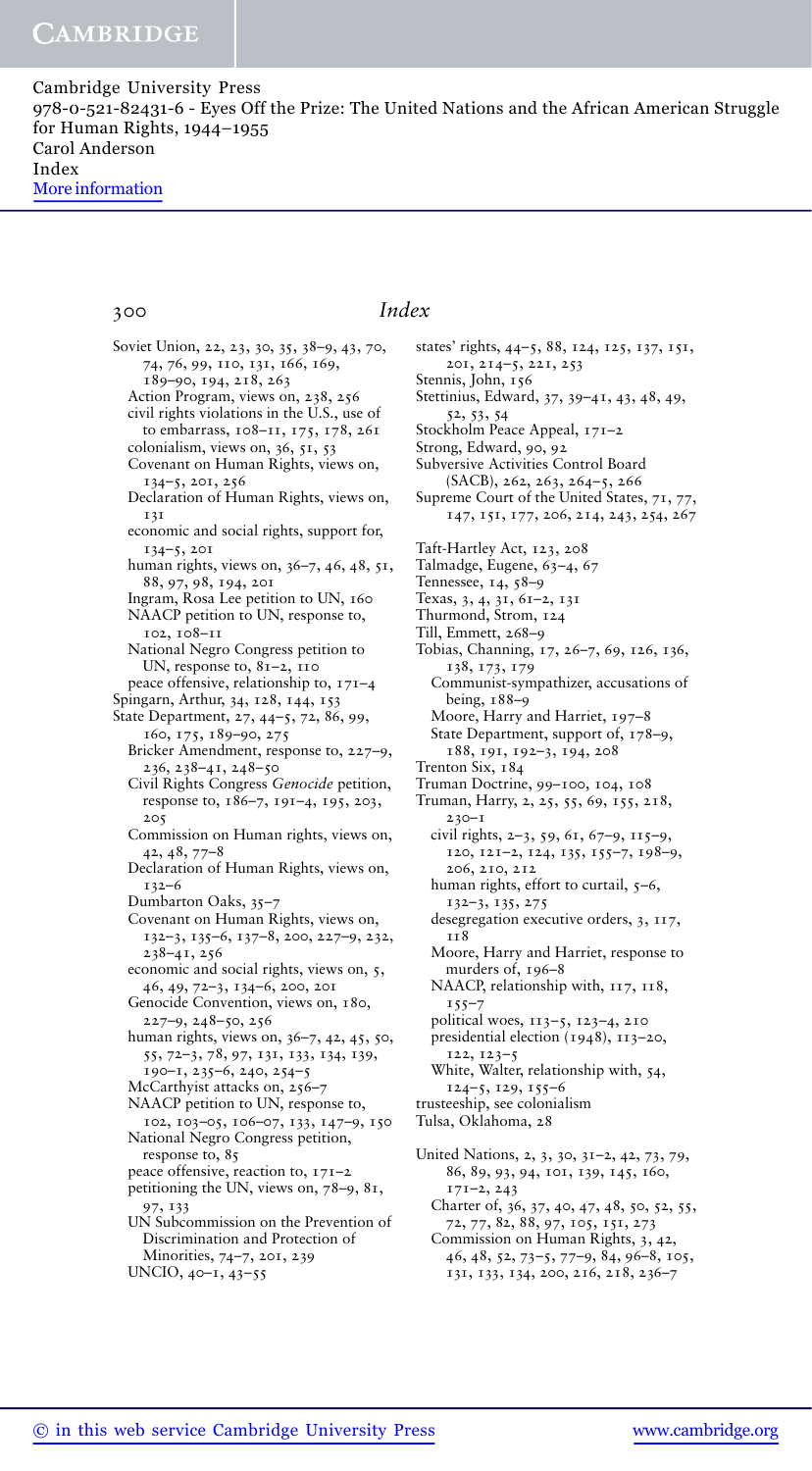Cambridge University Press 978-0-521-82431-6 - Eyes Off the Prize: The United Nations and the African American Struggle for Human Rights, 1944–1955 Carol Anderson Index More information

Communist-influenced, as, 5, 189, 216–8, 220, 222–3, 256–8, 261, 262 Covenant on Human Rights, 4, 130, 131–3, 216, 217, 221, 227–9 Declaration of Human Rights, 77, 96–7, 131, 133, 216, 218, 222 Economic and Social Council, 36–7, 77, 84, 98 Genocide Convention, 180, 217, 218, 220, 221, 225, 227–9, 248–50, 256 International Labor Organization (ILO), 216–7, 222 NAACP petition, response to, 98, 101–03, 104–05, 109–11 National Negro Congress petition, response to, 82, 84 petition, right to, 96–8, 111, 133, 223 power of, 30, 36–7, 38, 82, 95–7, 134, 137, 190–1, 192–3, 194 Subcommission on the Prevention of Discrimination and Protection of Minorities, 74–6, 106–07, 109–11, 155, 201, 239 threat to U.S. sovereignty, as, 216, 217, 221–3, 233, 258 United Nations Conference on International Organization (UNCIO), 39, 40–55, 57, 84, 93, 142, 145 United States of America colonialism, views on, 35–6, 42, 43, 50, 53–5 Jim Crow, international repercussions of, 5, 13, 16, 36, 49, 72, 74–7, 79, 81, 85, 86–8, 89, 93, 100, 105–06, 109–10, 131–2, 140, 146–9, 150, 160, 180, 181, 184–5, 191, 197–8, 206, 223, 227, 229, 235, 269, 276 Soviet Union, relations with, 43, 51, 52, 71, 73–4, 76 Urban League, 18, 41, 65–6, 108 Vandenberg, Arthur, 57, 87 Waldorf-Astoria, 106, 110 Wallace, Henry, 114, 119, 120–1, 127, 142, 145, 154, 164 War Department, 35, 43–4 *We Charge Genocide*, 186–8, 190, 194, 197, 200, 201, 203, 207, 209, 223 foreign support of, 182, 194, 199–200 development of, 179–82 purpose of, 182–3, 184–6, 206–07 .<br>Moore, Harry and Harriet murders, impact of, 199–200, 207

State Department response to, 180, 186, 191–5, 203, 205, 206

*Index* 301 White, Walter, 8, 10, 11, 14, 28, 56, 69, 92, 109, 111, 115, 139, 260, 261, 267 anti-lynching campaign, 12–3, 32, 61 Atlantic Charter, support of, 17 Bricker Amendment, opposition to,  $234 - 5$ Byrnes, James, opposition to, 69–71, 212, 241–2 Civil Rights Congress *Genocide* petition, response to, 186–8, 189, 192 Communist fellow traveler, as, 245, 246, 255 Communist Party, USA, views on, 20 Covenant on Human Rights, views on, 130, 136, 138–9, 149, 200–01 critique of, 111–2, 144–7, 150–1, 153–4, 174, 243–4, 246–7 Declaration of Human Rights, views on, 130, 136, 138–9, 149 Du Bois, W.E.B., relationship with, 32–4, 103, 104, 127, 129, 139–43, 149, 150–1, 153–4, 173 economic rights, commitment to, 18, 136 Eisenhower, Dwight, views on, 211 *Look* magazine article, 158 marriage to Poppy Cannon, 157-9, 170 Moore, Harry and Harriet murders of, response to, 196 NAACP, leave of absence from, 157, 159 NAACP petition to UN, role in, 93, 102, 103–05, 111, 130, 149 NAACP, return to, 170 National Negro Congress, views on, 20, 23, 93 Pan-African Congress, 29, 33 postwar planning, views on, 26–7, 29, 32 presidential election (1948), 115, 116, 117, 119, 121–3, 125, 142 presidential election (1952), 210–2 "Progress Report" on race, 175–6, 180, 198, 201 Robeson, Paul, 194 Roosevelt, Eleanor, relationship with, 63, 93, 107, 118, 130, 139, 149, 170, 175 State Department, support of, 175, 186–8, 192 Truman, Harry, relationship with, 117, 118, 142, 175, 189, 210 UNCIO, participation in, 40, 41–3, 49, 51, 52–5 Wallace, Henry, opposition to, 117, 119, 120–1, 142 Yergan, Max, relationship with, 29, 51–2, 244–7